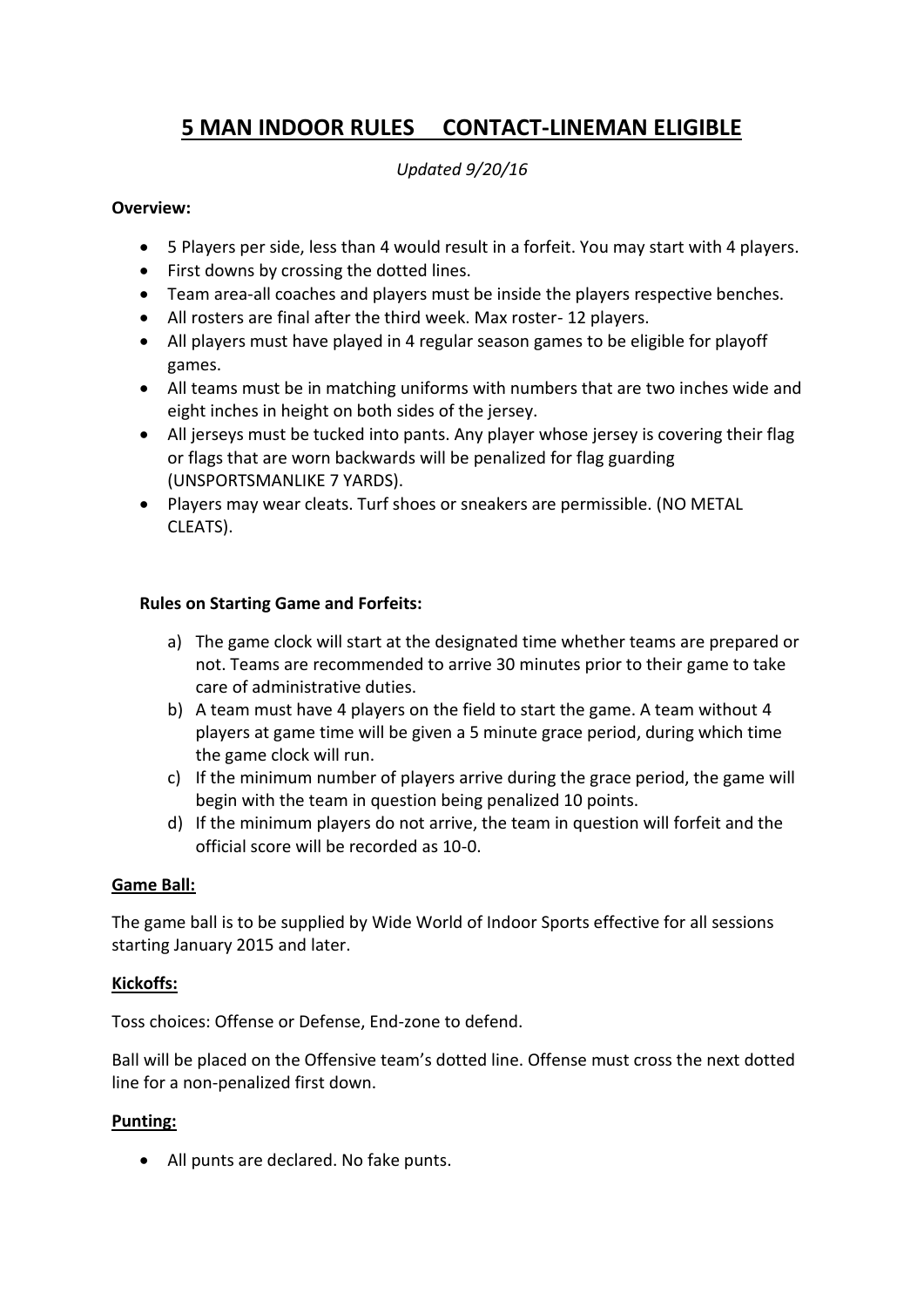- Punts will be thrown as well. Punts which land "out of bounds" will be spotted where they went out. Punts which land in the end zone or go out of bounds through the back of the end zone will be considered a touchback and will be placed at the extra point line.
- Punter must be at least 3 years behind the center.
- PENALTY: illegal procedure- 3 yards.
- Punter cannot be rushed; it is a "free kick".
- Defense must have one player on the line.
- Teams have 3 seconds to punt the ball after the snap.

## **Extra Points:**

- Extra point options: 2 points with a passing play from the 10 yard marker and 1 point from the top of the 5 yard marker.
- The captain must tell the referee which extra point option is desired.
- Once declared, it will cost the team a timeout to change this choice. A team may not change the choice after a penalty.
- Defense may intercept the ball and run it back for 2 points.

## **Rules About the Clock:**

- The game consists of two 25 minute halves with stopped clock in the last 30 seconds of the second half. NFL time keeping will be utilized during those 30 seconds. Clock will stop on incomplete passes, out of bounds, scoring, change of possessions and time outs. No clock stoppage if score is 10 points or more difference. (Mercy Rule)
- Clock will stop to assess a penalty in the last 30 seconds of the game if the mercy rule is not in effect. However, the clock will start once the penalty has been assessed and the ball is set and ready for play.
- 30 second play clock is in effect throughout the entire game.
- Each team will have 1 timeout to utilize per half. Duration of the timeout is 30 seconds. You may role over your time out into the second half.
- Halftime is 1 minute long.

# **Tie Games (Play-Offs Only):**

Sudden death rules apply for all playoff games ending in a tied score at the end of regulation play. 10 minutes will be placed on the game clock; the first team to score within this time will be declared the winner. If at the end of 10 minutes the game is still tied, the shootout method will be utilized from the first dotted line, giving each team an opportunity to score. During the regular season, if a game is tied at the end of regulation, it will remain a tie.

- Defense may return the ball for a touchdown.
- Extra points are attempted.
- The team that is a higher seed will have the choice of coin toss.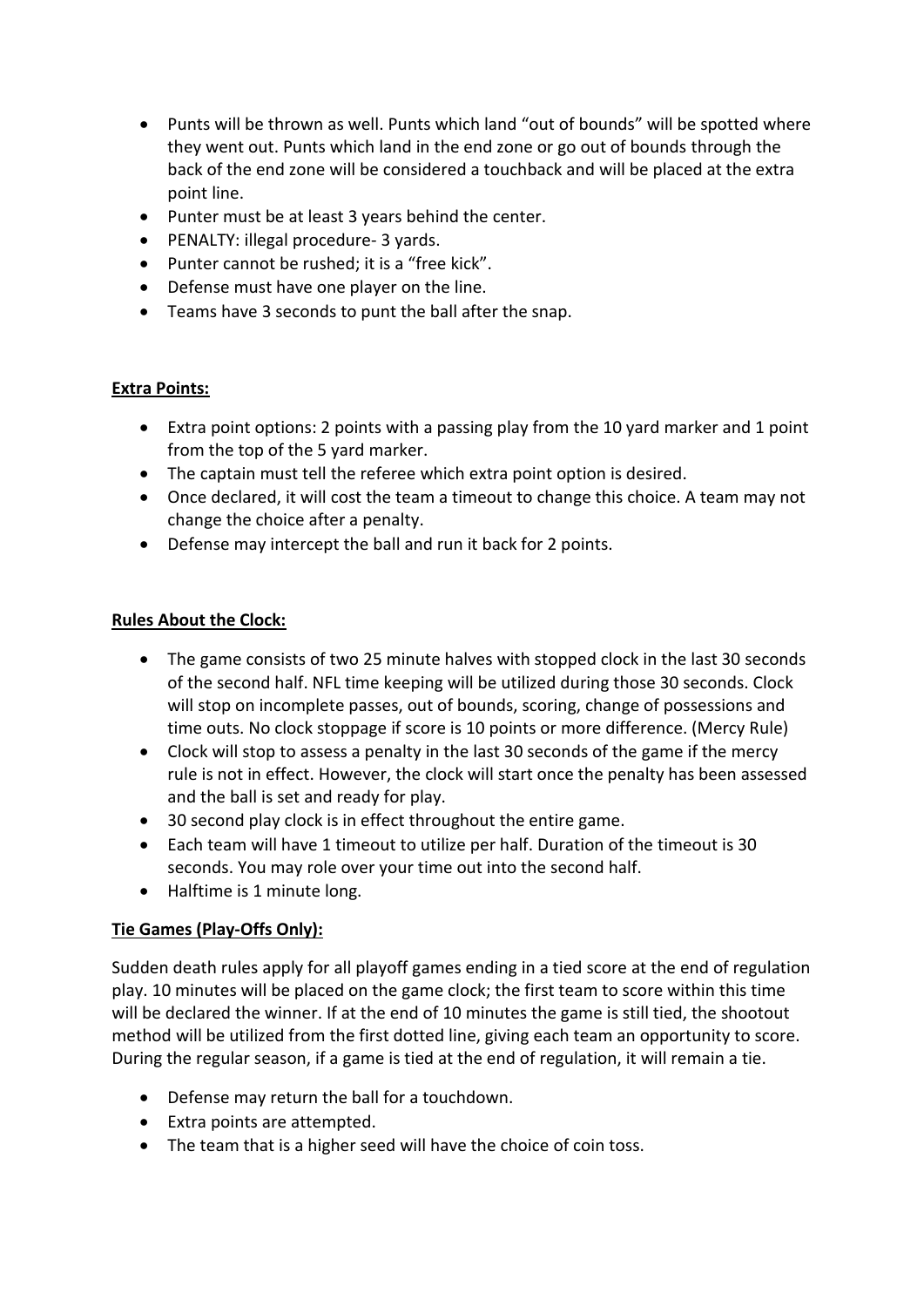#### **Special Rules:**

- Offense must have 3 players on the line of scrimmage.
- Quarterback must always be in the shotgun position (at least 3 yards behind his offensive line).
- The ball is dead where it hits the ground. No fumbles.
- Receivers must have 1 foot in bounds on all catches.
- When a receiver makes a diving catch, he can get up and advance the ball unless he is touched by a defensive player or the ball touches the ground.
- If a player inadvertently loses a flag or belt, he is downed where has possession of the ball.
- The ball may bounce once up to the quarterback from the center as long as it is in front of the quarterback.
- All players must have flags on and worn correctly.
- No diving to advance the ball forward.
- Ball carrier is down when the ball touches the ground.
- Inadvertent whistles: play is blown dead. Ball is spotted at most forward foot and replay of the down.
- Ball is spotted where belt is, no the ball.
- For a touchdown: ball and both flags must break the plane.
- ALL PLAYERS MUST KEEP THEIR SHIRTS TUCKED INTO THEIR PANTS, OR THE REF CAN RULE YOU DOWN.

## **Equipment and Uniforms:**

- No metal cleats, turf shoes may be worn.
- All teams must be in matching uniforms with numbers that are two inches thick, four inches wide and eight inches in height.
- Players not in uniform will not be allowed onto the field or in the bench area with the exception of a documented coach.
- Football or baseball gloves are the only types of gloves that can be worn.
- No caps with extended bills.

# **Offensive Rules:**

- 5 vs. 5 Quarterback, Center and 3 Wide Receivers
- Must have at least 3 players on the line of scrimmage including center.
- All offensive players are considered eligible receivers.
- Quarterback cannot run the ball.
- Forward passes must be across the line of scrimmage. (If not illegal forward pass- 3 yards loss of down).
- If an offensive player gets pushed out of bounds, he will be able to come back in-bounds to become an eligible receiver. The offensive player just needs to have both feet in-bounds to re-establish himself. Of course, if a player goes out of bounds on his own, that will be the penalty for illegal touching.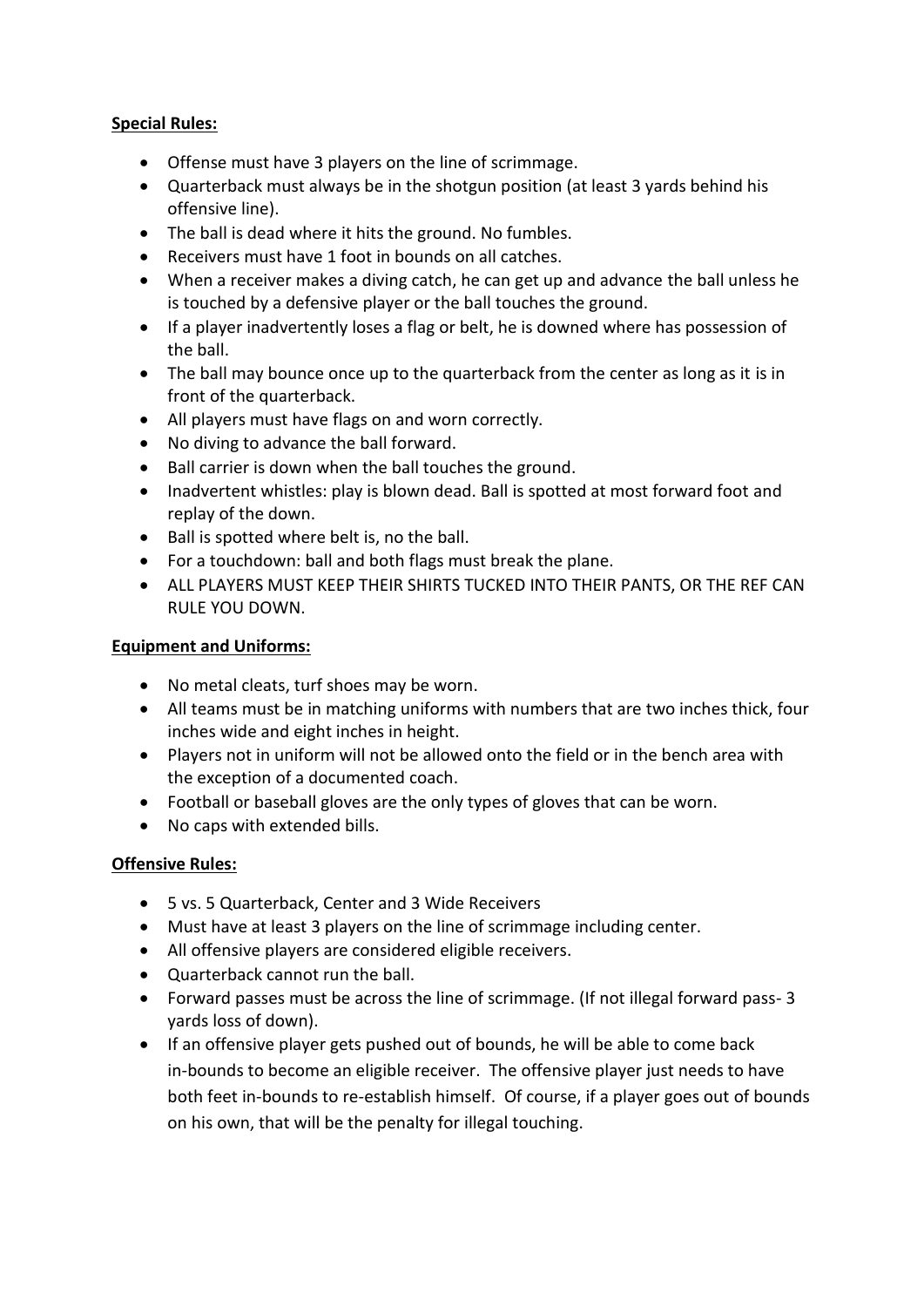## **Defensive Rules:**

- Defender must line up head to head on the offensive player at the line to be eligible to rush the quarterback.
- No slapping at the ball when it is in the ball carrier's hands. PENATLY: Unsportsmanlike Conduct- 7 yards and automatic first down or penalty can be tacked onto the play.
- The defender cannot use contact to break up a pass. PENATLY: Illegal Contact-3 yards and automatic first down.
- Contact is allowed and it must be within 5 yards of the line of scrimmage.
- Don't make contact with the passenger above his waist under any circumstances. GO FOR HIS FLAG. PENATLY: Roughing- 7 yards and automatic first down.
- No defensive holding. PENALTY: 3 yards and automatic first down.
- No tackling. PENALTY: 7 yards and the play.
- No pushing ball carrier "out of bounds". PENALTY: Roughing- 7 yards and automatic first down.

## **Guarding the Flag Belt:**

Runner shall not flag guard by using their hands, arms, or the ball to deny the opportunity for an opponent to pull the flag. PENALTY: 3 yards and loss of down.

Flag Guarding includes:

- Swinging of the hand or arm over the flag to prevent an opponent from de-flagging.
- Placing the ball in possession over the flag to prevent an opponent from de-flagging.
- Lowering the shoulders in such a manner that the defender is shielded from the flag.
- Holding the flag or belt with the off hand.
- Stiff arming or running directly into the defender (bulling). Carries a 7 yard penalty and loss of down.

\*Inverted flags are unsportsmanlike foul, 7 yards from previous spot and loss of down.

# **Penalties:**

- 3 yard penalties include: motion, offside's, encroachment, defensive holding, flag guarding
- 5 yard penalties include: illegal block, illegal contact
- 7 yard penalties include: roughing the passer, unsportsmanlike conduct
- Head referee can overturn calls made by the other officials. Verbal abuse of the officials will not be tolerated. WE HAVE A ZERO TOLERANCE POLICTY ON THAT MATTER. LEAGUE FINES AND/OR SUSPENSIONS WILL BE GIVEN.
- Any player ejected from a game by the official will have 60 seconds to leave the field area or the team will forfeit the game regardless of the score at the time.
- Fighting will not be tolerated. If a player from your team is involved in a skirmish, he will immediately be ejected from the game. If two or more players are involved in a skirmish/wrestling or shoving match, the entire team will be ejected from the game. In both cases it would be up to the league administrators to decide what the proper punishment would be.